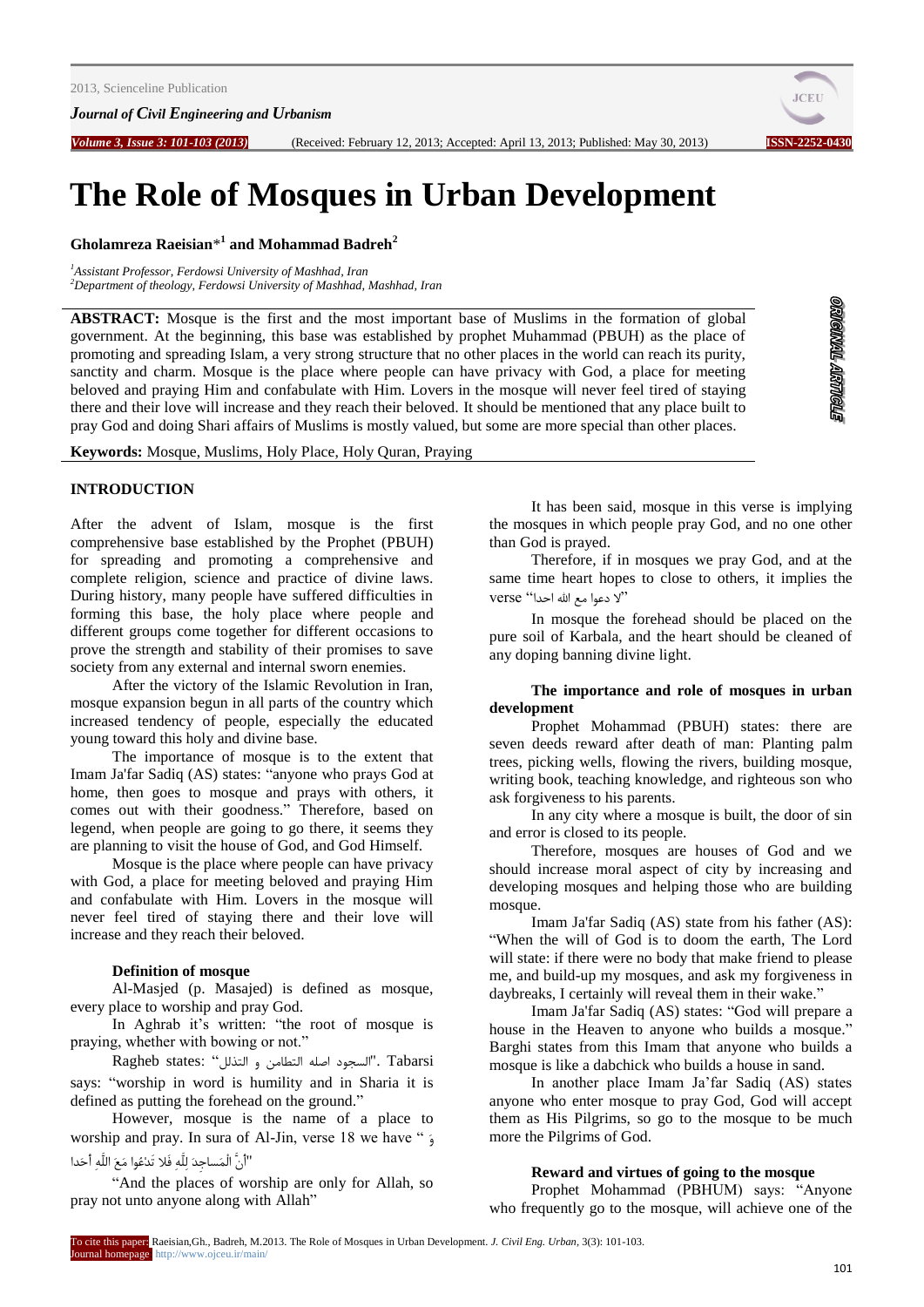followings: a religious brother who can assist in the way of God, a knowledge which can lead others or free them from destruction, the mercy which they expect or the sin that leaves to please God"

In another narrative Imam Baqir (AS) says: "anyone who builds a mosque, even if it's as small as a nest of sand grouse, God will build a house for him in Heaven."

# **THE POSITION OF MOSQUE**

Mosque is not the place for sleeping or making living, but a place for gathering of Muslims to enhance the word of Allah. Therefore, it's not appropriate to infect this holy place with the worst external and internal affairs. At the time of being in mosque, we should never ask vain and absurd questions that make us forgetting the name of God from the heart.

"يَا بٌَِي آدَمَ خُذٍُاْ سِيٌَتَكُنِ عٌِدَ كُلِّ هَسِجِدٍ ٍكُلَُاْ ٍَاشْزَبَُاْ ٍَالَ تُسِزِفَُاْ إًَِّهُ الَ يُحِبُّ الْوُسِزِفِييَ"

"O children of Adam! Wear your beautiful apparel at every time and place of prayer: eat and drink: but waste not by excess, for Allah loveth not the wasters."

When praying God, Imam Hassan-Ibn Ali (AS) wore his best clothes, he was asked: O the son of Messenger of God! Why you are wearing your best clothes? He answered: God is beautiful and loves beauty, and I do this for my God. God has stated: خُذُوا زِينَتَكُمْ عِنْدَ كُلِّ ِمَسْجِدٍ, when you are praying God, wear your best clothes, so due to this statement I like to wear my best clothes when praying.

#### **Expanding praying culture in mosque**

Due to the fact that praying in mosque is recommended in narratives of Imams (AS), therefore, to expand this affair we should provide a background in which praying God in mosques and in group be replaced by praying at home and alone. The first step in this regard should be taken by the authorities to make the others to follow them in paying attention to mosques and praying there, since according to Imams, praying God in mosque is more valued.

#### **Mosque and leisure time**

For scientific, religious and social progress, some steps should be taken such as holding religious debates sessions and eliminating doubts, and teaching different sciences using experts in various areas and classes for familiarity with the concepts of Koran and Nahj- al-Balagheh. Holding art classes in mosques is also another example that fills leisure time of youth.

# **Ways to motivate people, especially youth, to the mosque**

If the mosque be changed to a place for high human development, there is no excuse to escape from it, hence interest of youth increases for participating there. Meanwhile, if there be a bed in which people voluntarily go to the mosques, ignoring any material benefits, the amount of people going there and their familiarity with mosque would be increased. Factors that increase motivation and interest of people to mosques include:

- يَا أَيُّهَا الَّذِينَ آَمَنُوا لِمَ تَقُولُونَ مَا لَا تَفْعَلُونِ 1. To act as .
- 2. Regarding the problems of young people in mosque
- 3. Activate mosques in all religious, political, social and cultural areas

**Reasons of unwillingness of youth to go to mosques** 

Unfortunately, in some of the cities, mosque is considered only as a place for spending leisure time. Although, it's good to go mosque even only to spend leisure time. In this regard, accurate and basic management of mosque can have role on filling leisure time of people and youth with religious aims. If the mosques are used as a tool to achieve non-divine and worldly aims, people will be more away from it.

Long speeches at mosques are one of the causes youth apathy from mosques. If the preacher and speaker use short and useful sentences in short time full of scientific and ideological information, people will be more attracted to the mosque.

# **The role of mosque and its centrality in expansion of Islamic culture**

At this time, centrality of mosque is more sensed, since mosques are place where name of God is prayed and people in there try to do good deeds and develop their religious ideas. The role of mosque is more significant when a fact is explored by religious scholars in the mosques, and the bases of Islam and society play role in removing doubts.

#### **SOME OF THE DAMAGES AND SOLUTIONS**

In some cities, mosques are in hands of some special people and are open to public only in some special occasions; a deal discourages people from going to mosques and decreases trust of people to board of trustee of mosque. Therefore, making mosques exclusive, and opening it only for praying time and decorating it without paying attention to the spiritual aspects of House of God and have material and financial benefits of them are factors that prevent people from going to mosque and change their view toward it.

A mosque where there is no facility for people and only is open to public during praying time, or funeral ceremonies and advertising speeches, is only named as mosque and in fact is a place for business, advertisement and entertainment to achieve its worldly and immoral objectives.

Lack of entertaining and educational facilities in mosques, and praying God only for boasting and hypocrisy are other preventive factors that make youth to go toward wrong ways.

Prophet Mohammad (PBUH) said to Abouzar: "at the time of being in mosque, God gives you a position in which angels send blessings to every breath and ten of your sins are erased."

Therefore, accurate management in mosques can prevent any problem. Workers and board of trustees in mosques should try to develop the mosques, introduce them to all people, and turn mosques to the main base for